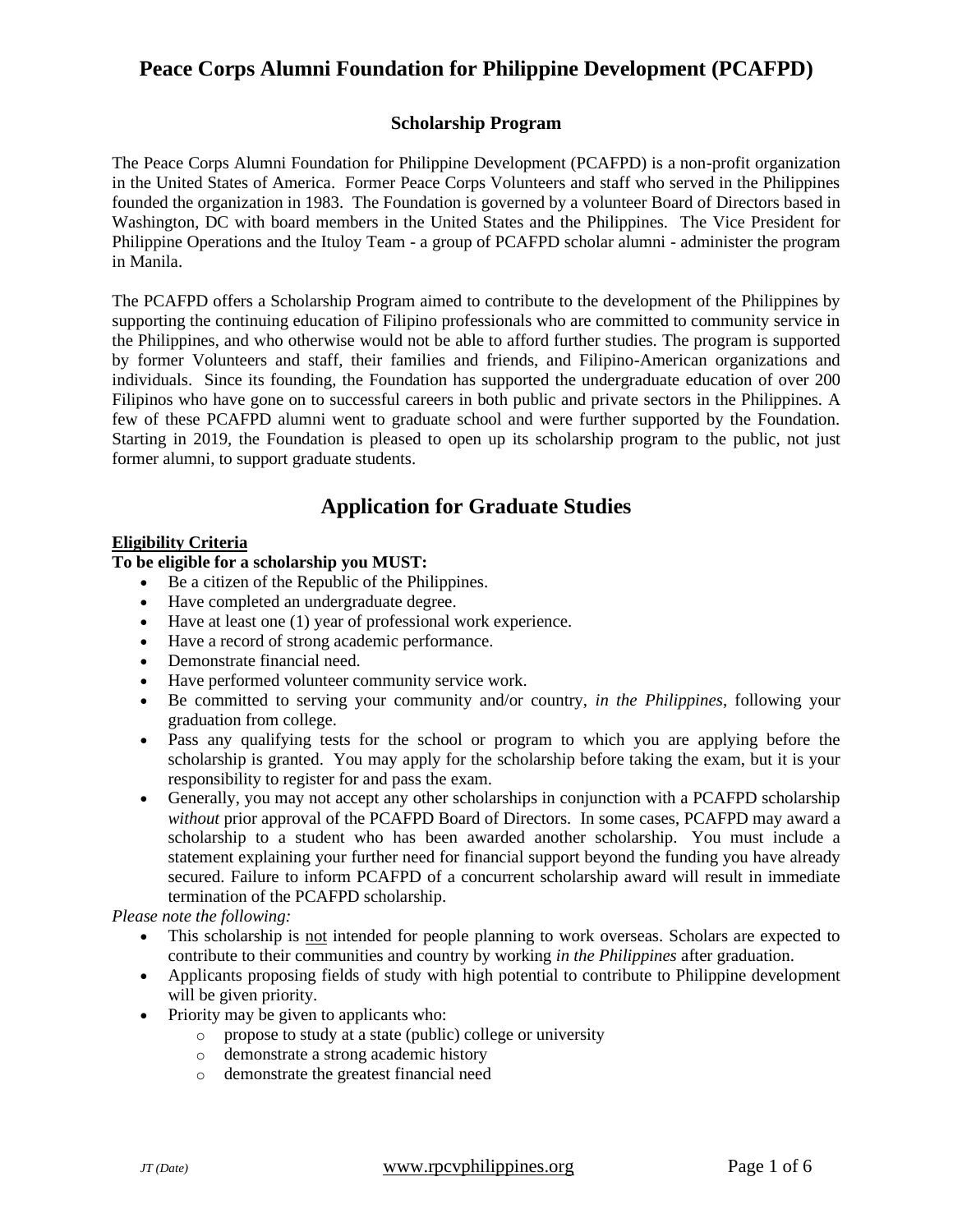### **Scholarship Benefits**

- Scholars are provided funding to fully cover tuition and fees associated with their chosen course of study.
- Non-working students are eligible for a contribution to cover their living expenses. Working graduate students need to demonstrate their need for assistance with living expenses in order to be considered for this benefit.
- In addition to tuition and fees, scholars can avail of up to PhP10,000 in support of their thesis. Prior to receiving their funding, they must submit a funding proposal to the Vice President of Philippines Operations.

### **Scholarship Obligations**

- Maintain a full load of courses (unless approved for part-time attendance).
- Complete their degree within the duration prescribed by the college/university. Students who are approved for part time studies should complete their studies no more than one and a half times of the duration of the graduate degree. For example, a part-time student should complete a 2-year degree within three years..
- Earn passing grades.
- Submit grades at the end of *each* semester.
- Submit an essay at the end of *each* semester describing and reflecting on your experiences during the semester.
- Maintain regular communication with PCAFPD/Manila office.
- *Request prior approval* before changing course of study or transferring to another school. Such changes are not generally appropriate in graduate school and may cause you to lose credit for completed work. In this case, the Foundation may choose to terminate your scholarship.
- *Notify the Foundation immediately if you receive another scholarship.* If you have another source of funding to support your graduate education, the Foundation may choose to adjust your scholarship accordingly. This will allow us to use our scarce resources to fund other deserving students.
- *Join the PCAFPD Scholars and Alumni Association (PSAA)* and actively participate in local activities (including mentoring younger scholars) to the extent possible.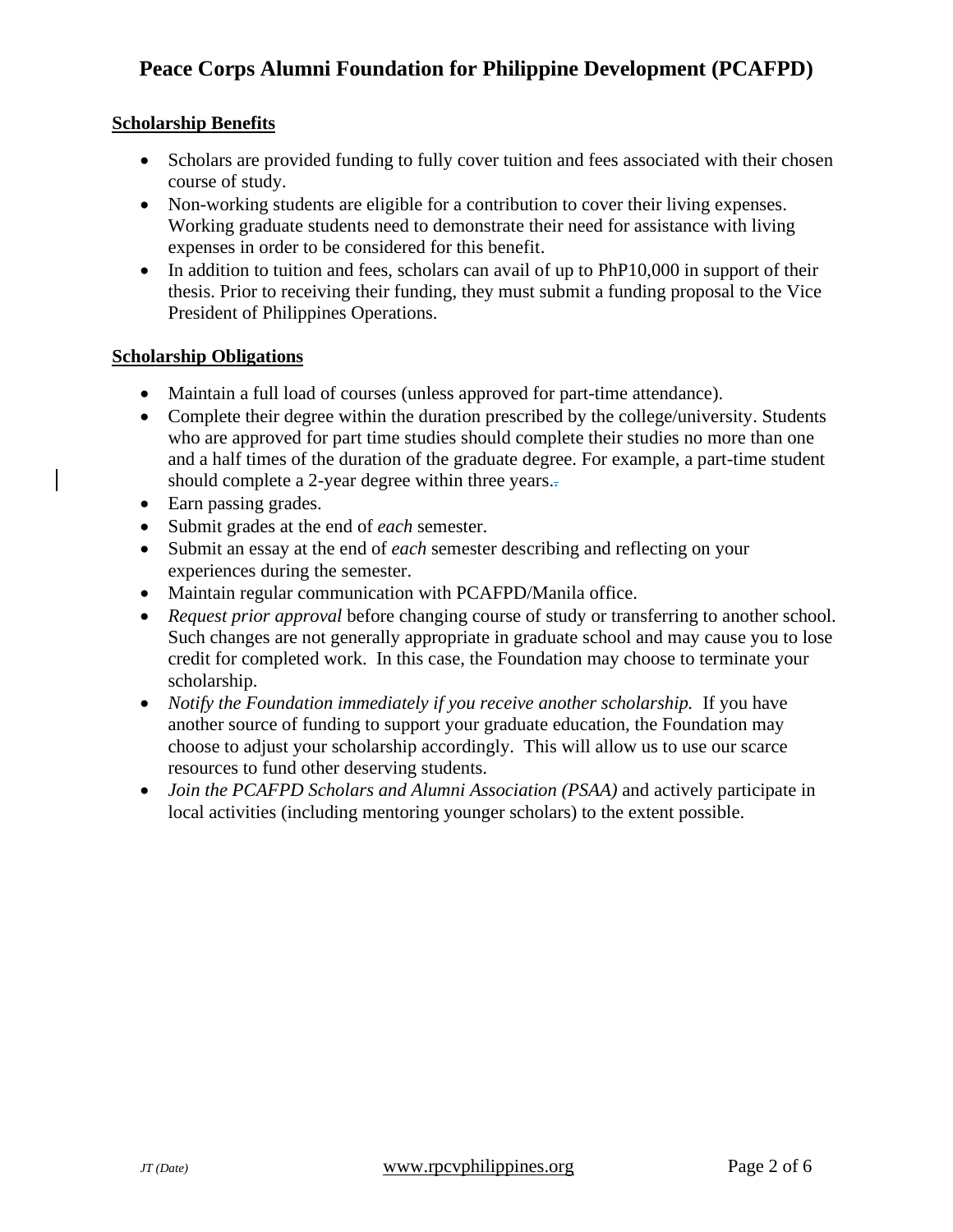#### **Required Documents**

**Use this as a final checklist for submission of REQUIRED application materials:**

- $\Box$  Completed application form
- $\Box$  Proposal for Graduate Studies
- $\Box$  College transcripts
- $\Box$  A letter of recommendation from college professor, senior administrative official, registrar, etc. describing your extra-curricular activities, leadership potential, and overall suitability for the scholarship
- One letter from your barangay captain, a religious leader, a teacher, a Peace Corps Volunteer, *or* a civic leader (not related to you) describing:
	- o Your experience in, and commitment to, community service
	- o Your leadership potential
- The most recent Income Tax Return (or Certification for Exemption/non-filing of Income Tax) of the person financially responsible for you, the applicant.
- □ If currently enrolled, *or* if you have taken some graduate courses, you must include the following information in addition to the requirements above:
	- o Submit an essay explaining:
		- How you have financed your college education to date and
		- Why you need further financial assistance to finish your education

\*\*\*\*\*Please do *not* include additional certificates or photos.\*\*\*\*\*\*

### **Application Procedure**

You must submit your application either by [online form,](https://docs.google.com/forms/d/e/1FAIpQLScl6E7mO-N38WIMBK_AvmWDr6Rw22GPUCut6YUNHEr_Kq48pQ/formResponse) by [email](mailto:pcafpdphilopns@gmail.com?cc=rpdeejay@yahoo.com&subject=Submission%3A%20PCAFPD%20Application) or by mail at the address below, together with the required documents listed above, no later than October 31

> **Mr. Roland de Jesus Benguet Corporation Universal Re Building 106 Paseo de Roxas Makati**

- All information and required documentation must be complete and provided as requested or your application will not be considered for review. Please refer to the checklist above to ensure that all materials have been included.
- All application materials, including supporting letters, should be in English.
- The deadline for *receipt* of all application materials in Manila is **October 31.**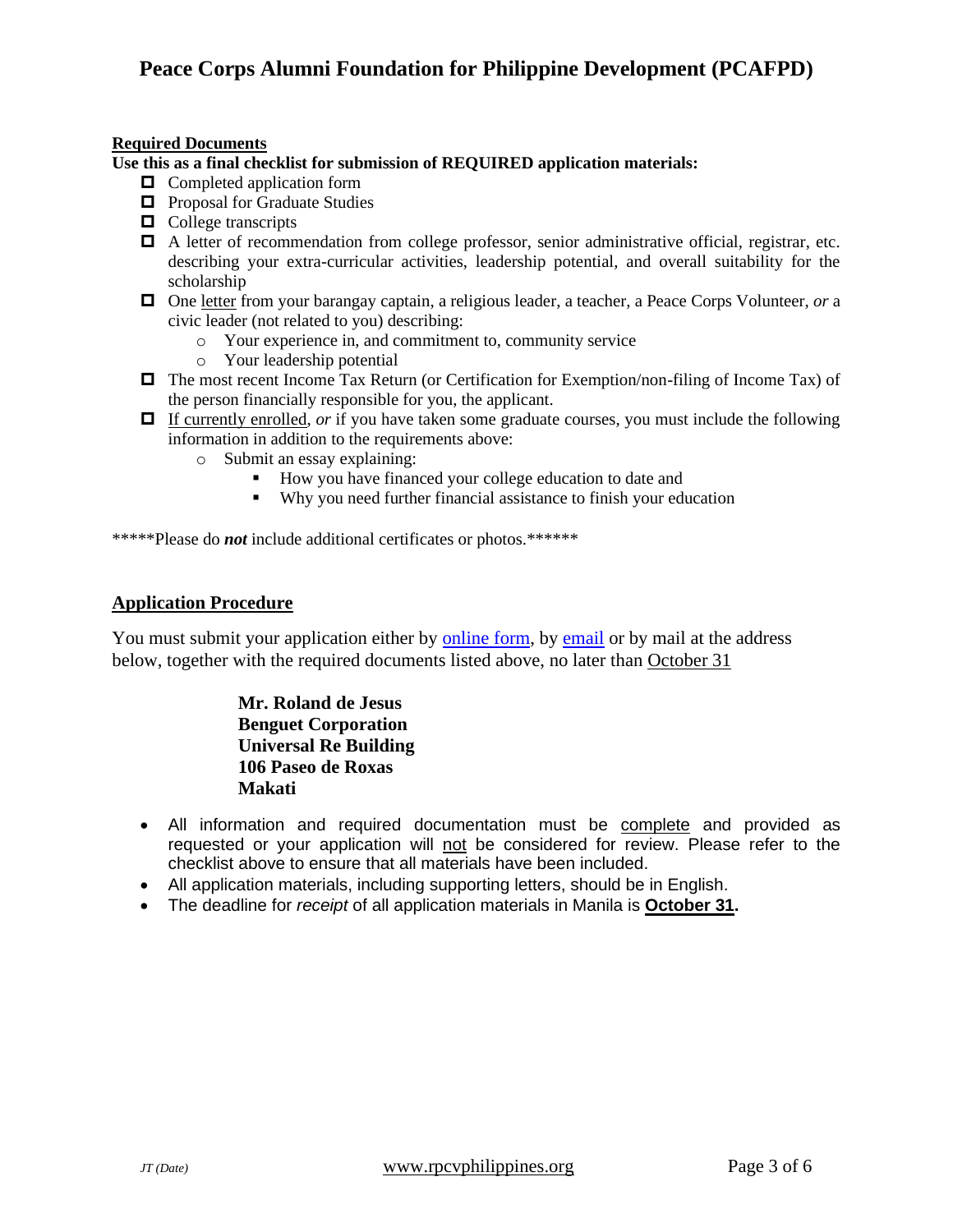# **Application for Graduate Studies**

| <b>Section I: Student</b>                                                                              |                                                                                            |  |
|--------------------------------------------------------------------------------------------------------|--------------------------------------------------------------------------------------------|--|
|                                                                                                        |                                                                                            |  |
| 2. Gender (check one): Male Female                                                                     |                                                                                            |  |
|                                                                                                        |                                                                                            |  |
|                                                                                                        |                                                                                            |  |
|                                                                                                        |                                                                                            |  |
|                                                                                                        |                                                                                            |  |
|                                                                                                        |                                                                                            |  |
|                                                                                                        |                                                                                            |  |
| <b>6. Undergraduate Education</b>                                                                      |                                                                                            |  |
|                                                                                                        |                                                                                            |  |
| Include complete address):                                                                             | 7. Which graduate school do you plan to attend? (Give full name of school-not acronym.     |  |
| 8. Is this school (check one): public______ private ______                                             |                                                                                            |  |
| 9. Have you already been accepted into this school? No ____ Yes____                                    |                                                                                            |  |
|                                                                                                        | 10. What degree do you plan to pursue?                                                     |  |
| graduate school, how many years are you requesting for the scholarship?) $\sqrt{\frac{2}{1-\epsilon}}$ | 11. How many years will it take to complete the proposed course of study? (If currently in |  |

**Student's Signature: Date: \_\_\_\_\_\_\_\_\_\_**

*(Print out name if submitted electronically; printed name serves as your signature)*